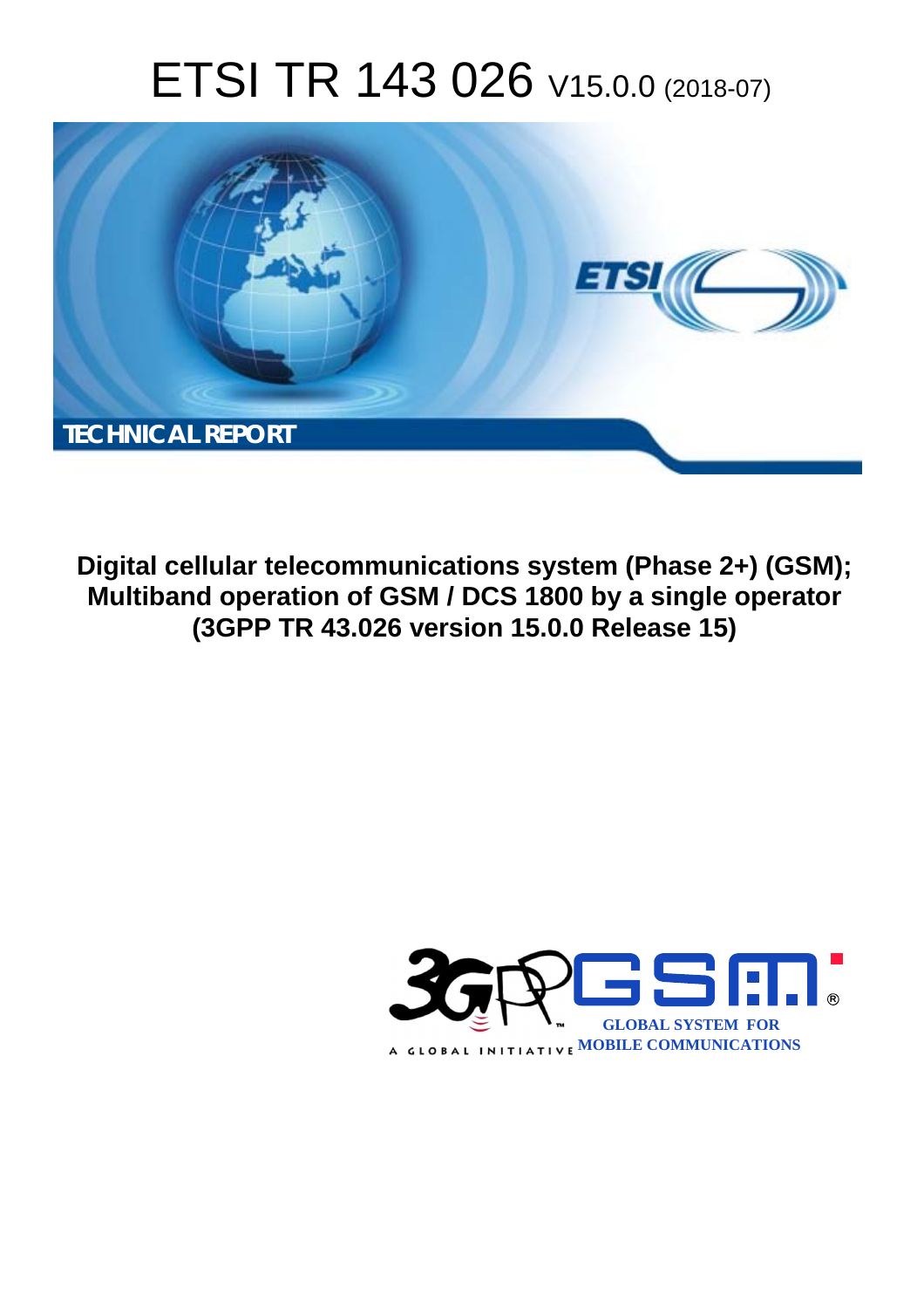Reference RTR/TSGR-0643026vf00

> Keywords GSM

#### *ETSI*

#### 650 Route des Lucioles F-06921 Sophia Antipolis Cedex - FRANCE

Tel.: +33 4 92 94 42 00 Fax: +33 4 93 65 47 16

Siret N° 348 623 562 00017 - NAF 742 C Association à but non lucratif enregistrée à la Sous-Préfecture de Grasse (06) N° 7803/88

#### *Important notice*

The present document can be downloaded from: <http://www.etsi.org/standards-search>

The present document may be made available in electronic versions and/or in print. The content of any electronic and/or print versions of the present document shall not be modified without the prior written authorization of ETSI. In case of any existing or perceived difference in contents between such versions and/or in print, the only prevailing document is the print of the Portable Document Format (PDF) version kept on a specific network drive within ETSI Secretariat.

Users of the present document should be aware that the document may be subject to revision or change of status. Information on the current status of this and other ETSI documents is available at <https://portal.etsi.org/TB/ETSIDeliverableStatus.aspx>

If you find errors in the present document, please send your comment to one of the following services: <https://portal.etsi.org/People/CommiteeSupportStaff.aspx>

#### *Copyright Notification*

No part may be reproduced or utilized in any form or by any means, electronic or mechanical, including photocopying and microfilm except as authorized by written permission of ETSI. The content of the PDF version shall not be modified without the written authorization of ETSI. The copyright and the foregoing restriction extend to reproduction in all media.

> © ETSI 2018. All rights reserved.

**DECT**TM, **PLUGTESTS**TM, **UMTS**TM and the ETSI logo are trademarks of ETSI registered for the benefit of its Members. **3GPP**TM and **LTE**TM are trademarks of ETSI registered for the benefit of its Members and of the 3GPP Organizational Partners. **oneM2M** logo is protected for the benefit of its Members.

**GSM**® and the GSM logo are trademarks registered and owned by the GSM Association.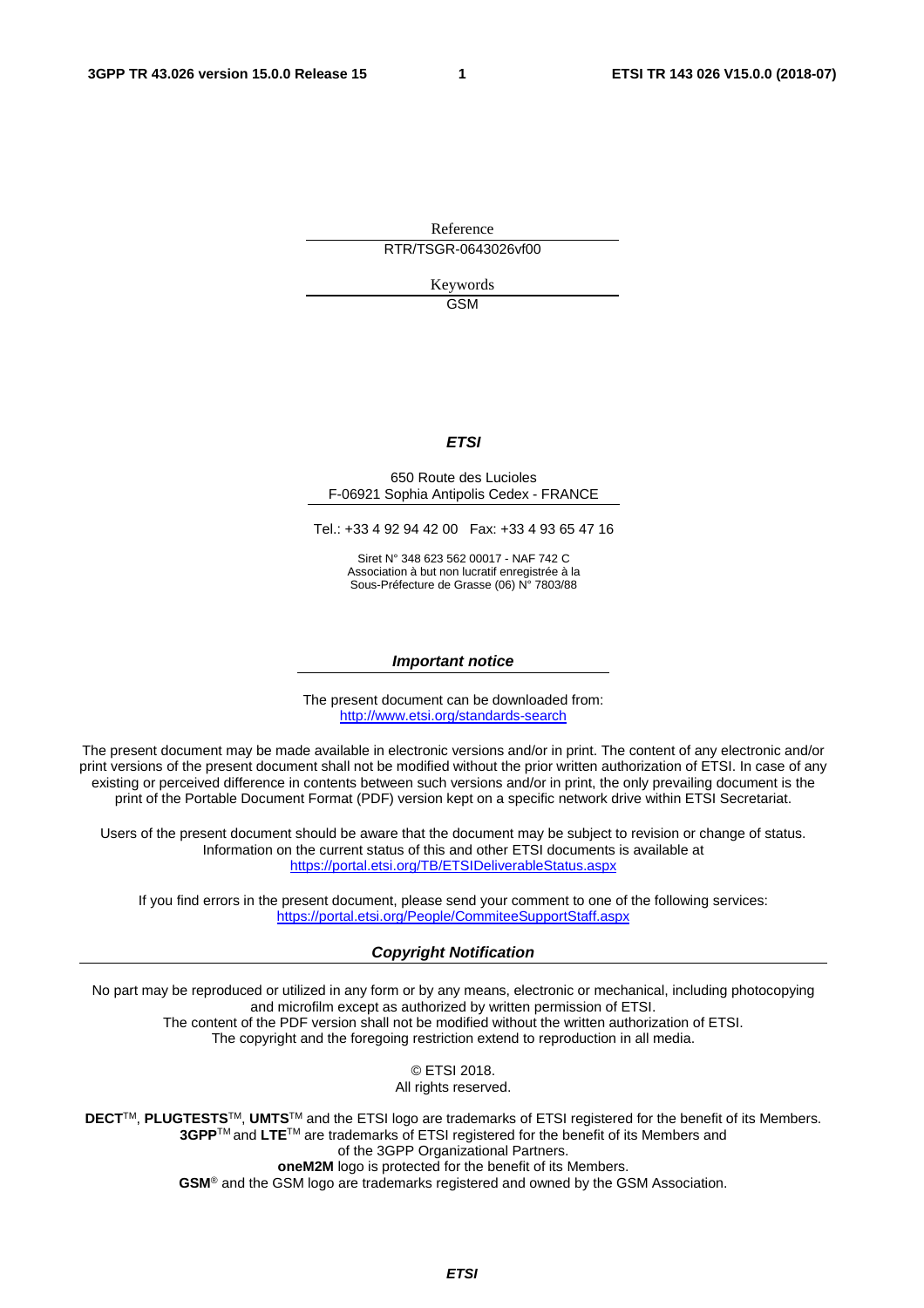# Intellectual Property Rights

#### Essential patents

IPRs essential or potentially essential to normative deliverables may have been declared to ETSI. The information pertaining to these essential IPRs, if any, is publicly available for **ETSI members and non-members**, and can be found in ETSI SR 000 314: *"Intellectual Property Rights (IPRs); Essential, or potentially Essential, IPRs notified to ETSI in respect of ETSI standards"*, which is available from the ETSI Secretariat. Latest updates are available on the ETSI Web server ([https://ipr.etsi.org/\)](https://ipr.etsi.org/).

Pursuant to the ETSI IPR Policy, no investigation, including IPR searches, has been carried out by ETSI. No guarantee can be given as to the existence of other IPRs not referenced in ETSI SR 000 314 (or the updates on the ETSI Web server) which are, or may be, or may become, essential to the present document.

#### **Trademarks**

The present document may include trademarks and/or tradenames which are asserted and/or registered by their owners. ETSI claims no ownership of these except for any which are indicated as being the property of ETSI, and conveys no right to use or reproduce any trademark and/or tradename. Mention of those trademarks in the present document does not constitute an endorsement by ETSI of products, services or organizations associated with those trademarks.

# Foreword

This Technical Report (TR) has been produced by ETSI 3rd Generation Partnership Project (3GPP).

The present document may refer to technical specifications or reports using their 3GPP identities, UMTS identities or GSM identities. These should be interpreted as being references to the corresponding ETSI deliverables.

The cross reference between GSM, UMTS, 3GPP and ETSI identities can be found under [http://webapp.etsi.org/key/queryform.asp.](http://webapp.etsi.org/key/queryform.asp)

# Modal verbs terminology

In the present document "**should**", "**should not**", "**may**", "**need not**", "**will**", "**will not**", "**can**" and "**cannot**" are to be interpreted as described in clause 3.2 of the [ETSI Drafting Rules](https://portal.etsi.org/Services/editHelp!/Howtostart/ETSIDraftingRules.aspx) (Verbal forms for the expression of provisions).

"**must**" and "**must not**" are **NOT** allowed in ETSI deliverables except when used in direct citation.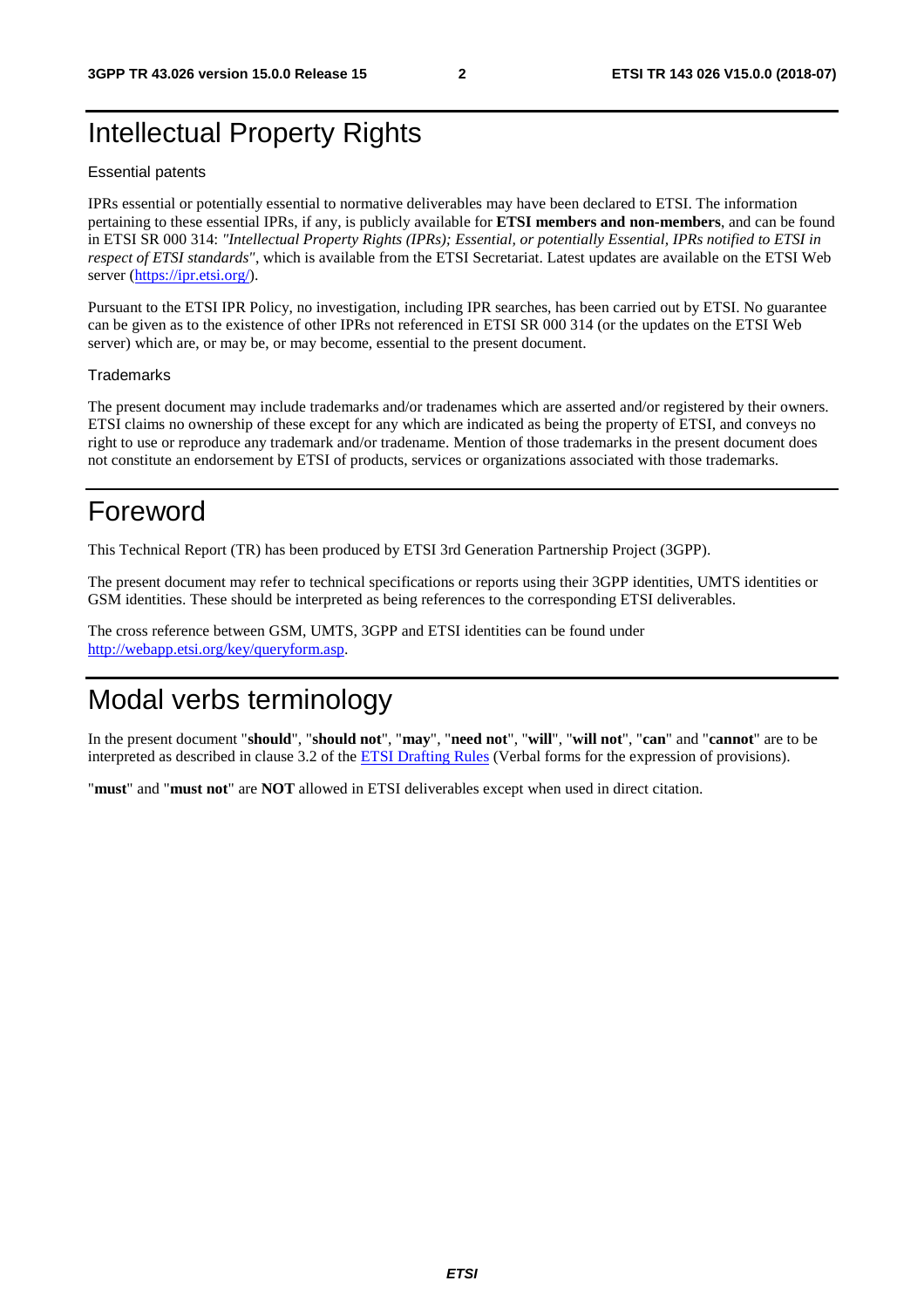$\mathbf{3}$ 

# Contents

| 1<br>1.1<br>1.2                                                              |                                                                                     |  |
|------------------------------------------------------------------------------|-------------------------------------------------------------------------------------|--|
| 2<br>2.1<br>2.2<br>2.3<br>2.4<br>2.5                                         |                                                                                     |  |
| 3<br>3.1<br>3.2<br>3.3<br>3.4                                                |                                                                                     |  |
| 4<br>4.1<br>4.1.1<br>4.1.2<br>4.1.3<br>4.2<br>4.3<br>4.4                     |                                                                                     |  |
| 5<br>5.1<br>5.2<br>5.3                                                       |                                                                                     |  |
| 6<br>6.1<br>6.1.1<br>6.1.2<br>6.2<br>6.2.1<br>6.2.2<br>6.3<br>6.3.1<br>6.3.2 |                                                                                     |  |
| Annex A:                                                                     |                                                                                     |  |
| A.1                                                                          |                                                                                     |  |
| A.2<br>A.3<br>A.4<br>A.5                                                     | Proposed for WI "Technical enhancements" and required by WI "Multiband operation"12 |  |
| <b>Annex B:</b>                                                              |                                                                                     |  |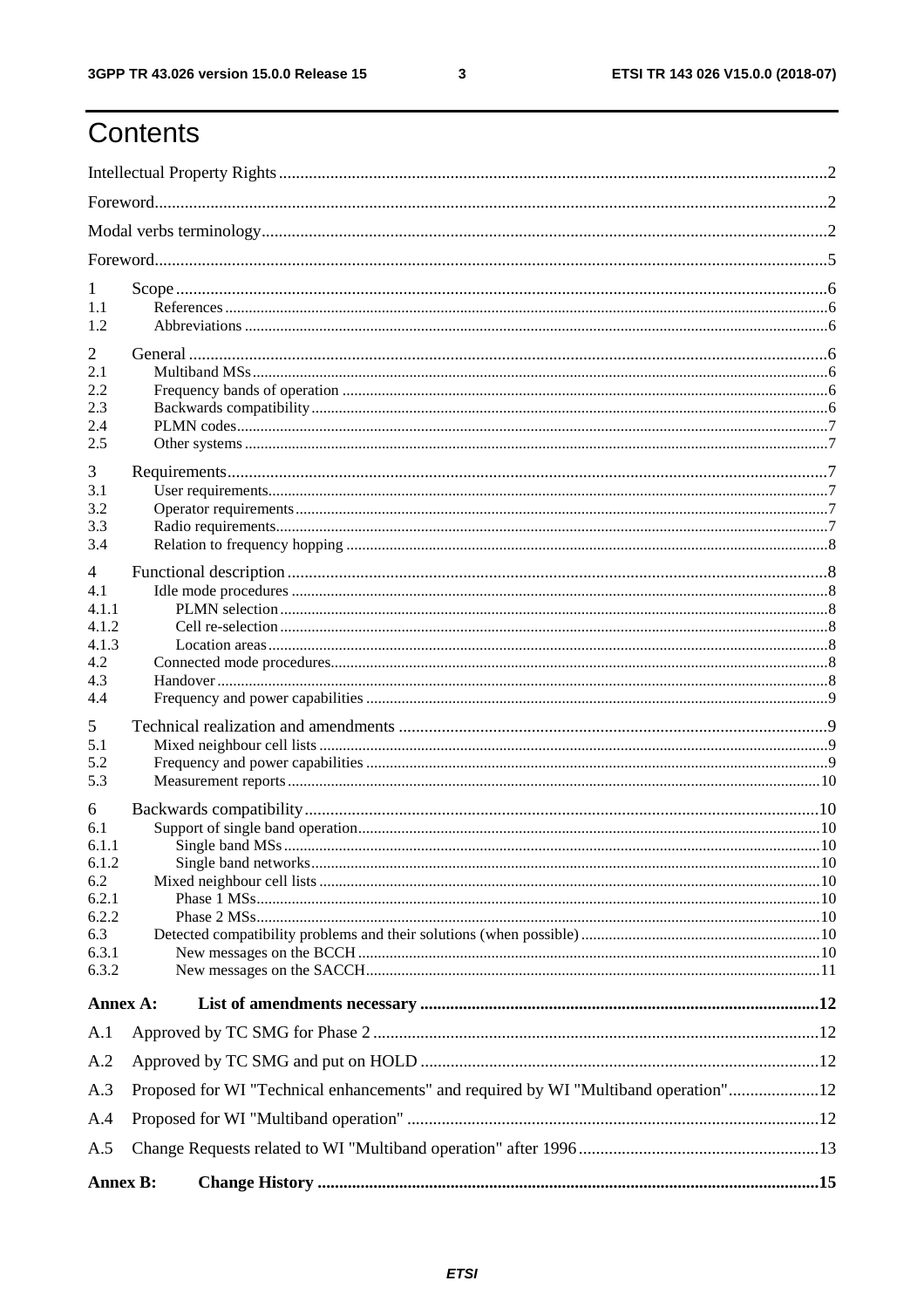$\overline{\mathbf{4}}$ 

| $\mathbf{r}$ |
|--------------|
|--------------|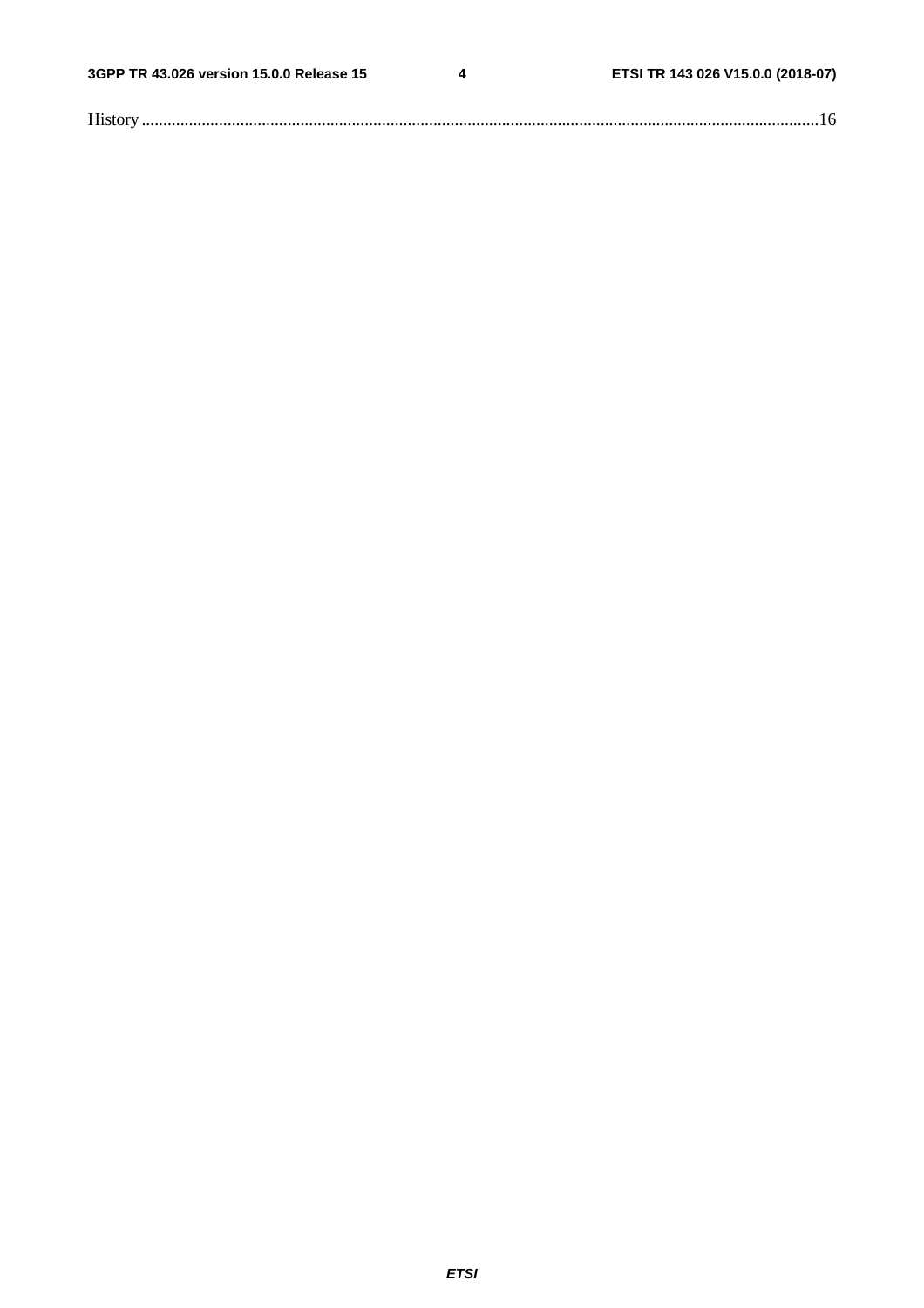# Foreword

This Technical Specification has been produced by the 3rd Generation Partnership Project (3GPP).

The contents of the present document are subject to continuing work within the TSG and may change following formal TSG approval. Should the TSG modify the contents of the present document, it will be re-released by the TSG with an identifying change of release date and an increase in version number as follows:

Version x.y.z

where:

- x the first digit:
	- 1 presented to TSG for information;
	- 2 presented to TSG for approval;
	- 3 or greater indicates TSG approved document under change control.
- y the second digit is incremented for all changes of substance, i.e. technical enhancements, corrections, updates, etc.
- z the third digit is incremented when editorial only changes have been incorporated in the document.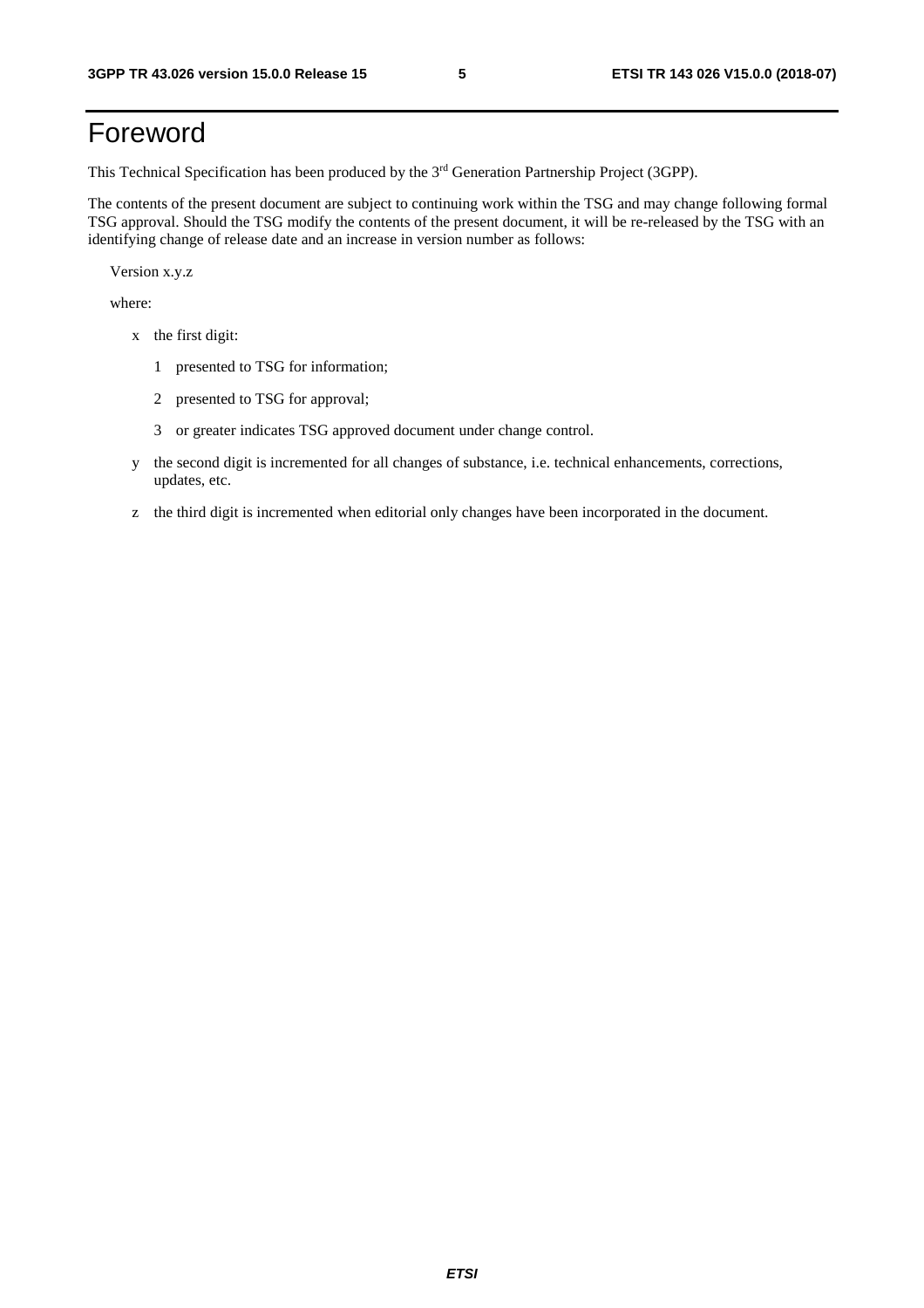### 1 Scope

The purpose of the present document is to describe the functionality of a Multiband GSM/DCS Network operated by a single operator and the Multiband GSM/DCS Mobile Station (MS). It also describes the necessary amendments to the GSM/DCS phase 2 specifications for the technical realization of the function.

The resulting Amendment Requests (AR) and Change Requests (CR) necessary for Multiband Operation are listed in annex A.

### 1.1 References

Not relevant to the present document.

### 1.2 Abbreviations

Abbreviations used in the present document are listed in GSM 01.04.

# 2 General

Multiband operation of GSM/DCS by a single operator enables an operator, with licenses in more than one of the frequency bands specified in the GSM specifications, to support the use of multiband MSs in all bands of the licenses. In addition it also enables the operator to support the use of single band MSs in, at least, one band of the licenses.

Multiband GSM/DCS MSs, are MSs which are capable of using more than one of the frequency bands specified in the GSM specifications. The multiband MS is specified in GSM 02.06. (AR02.06-A001) and in section 2.1.

The use of multiband operation and development of multiband MSs are optional for operators and manufactures.

### 2.1 Multiband MSs

A MS which supports more than one band and the functionality below is defined as a Multiband MS.

The multiband MS has the functionality to perform handover, channel assignment, cell selection and cell re-selection between all its bands of operation within one PLMN, i.e. when one PLMN code is used in all bands. In addition it has the functionality to make PLMN selection, in manual or automatic mode, in all its bands of operation. The multiband MS shall meet all requirements specified for each individual band supported. In addition it shall meet the extra functional requirements for the multiband MSs.

### 2.2 Frequency bands of operation

Multiband operation shall be possible with any combination of the frequency bands specified in the GSM specifications. No frequency band is treated as a primary band in the specification. The operators may however use control mechanisms to make the MSs treat one of the bands with priority.

As a first implementation of Multiband operation only operation with GSM 900 (Standard or Extended) and DCS 1 800 is included in the standard. The proposed procedures shall however make it possible for operation between other bands if such are included in the core specifications in the future.

### 2.3 Backwards compatibility

Backwards compatibility with phase 1 and phase 2 single band mobiles shall be ensured by the specification of multiband operation. A multiband PLMN shall therefore, in addition to support of multiband MSs, be able to support the use of single band mobiles for, at least one of the bands of operation.

Backwards compatibility by the multiband MSs shall also be ensured. The MSs shall therefore be able to, functionally, work as single band mobiles in a single band network.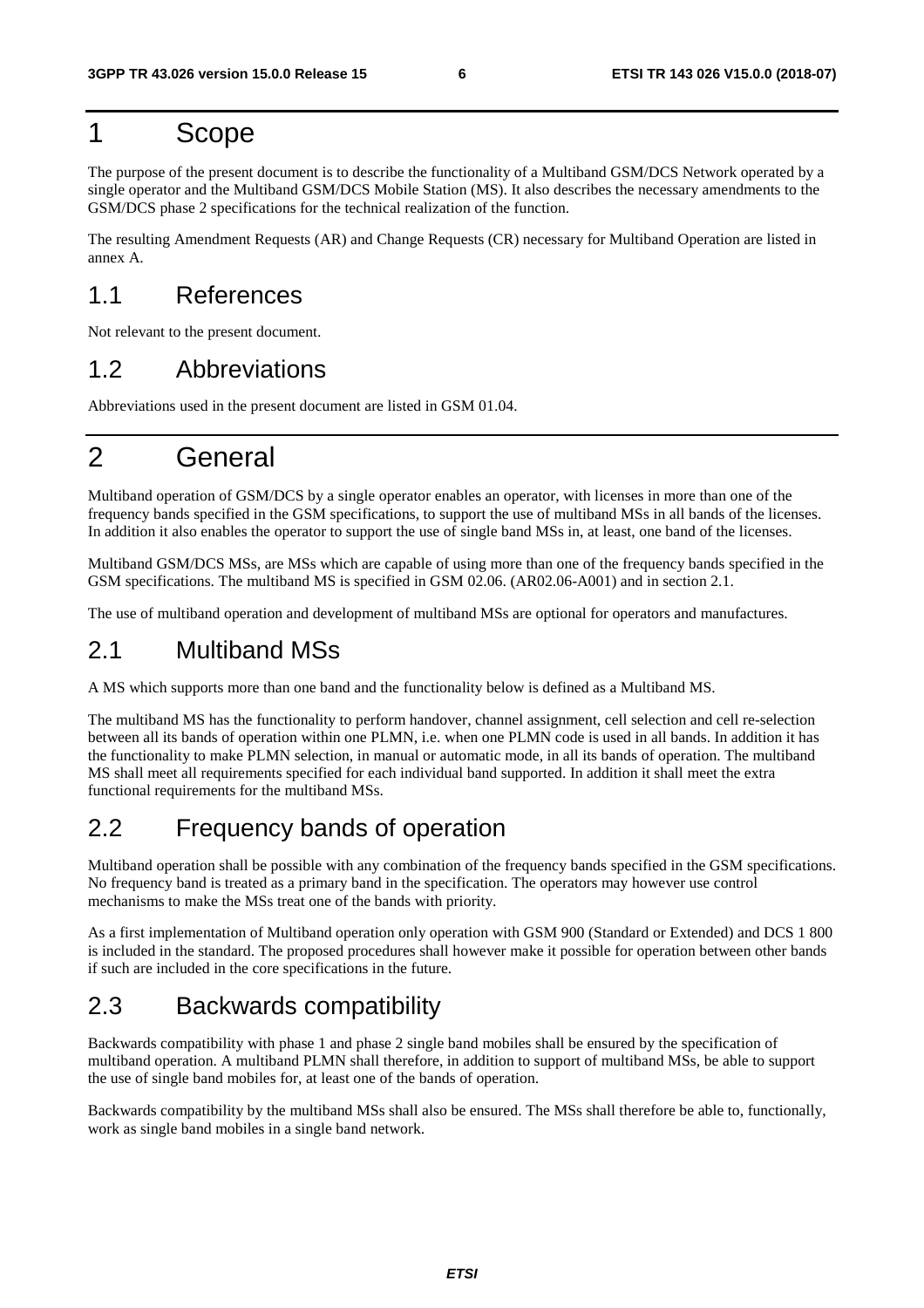### 2.4 PLMN codes

Multiband operation of GSM/DCS by a single operator, with handover and assignment between the bands, implies that only one PLMN code is used in all bands of operation. Handover or assignment between PLMNs is not covered by this document or the work item.

An operator, with license in more than one band, may however support multiband mobiles without handover and assignment between the bands. If so, more than one PLMN code may be used. This is already covered with the phase 1 and phase 2 specifications.

### 2.5 Other systems

Multiband operation by a single operator does not include multi mode operation, i.e. handover, assignment or roaming between GSM/DCS and systems covered by other specifications or standards. The amendments of the GSM/DCS specifications for multiband operation may however be done in a flexible way so that multi mode operation can make use of the same procedures.

# 3 Requirements

### 3.1 User requirements

No special actions by the user shall be necessary to use a multiband MS. The possibility for the user to decide to operate the MS in a single band mode may however be supported. Indications may also be given to the user of which band is being used.

The user of a multiband MS shall be able to roam between PLMNs operating in any of the MS's frequency bands of operation. The MS shall therefore, at PLMN selection, present all available PLMNs within its frequency bands of operation.

# 3.2 Operator requirements

The use of multiband operation shall be optional for the operator. Multiband MSs must therefore be able to, functionally, work as single band MSs in a single band network.

When multiband operation is used, it shall be possible to provide coverage in one frequency band independently of the coverage in another band..

Two options can be implemented by an operator when operating a multiband network :

- i) a BCCH in each band of operation;
- ii) a common BCCH in only one of the band of operation when resources across all bands are co-located and synchronized.
- NOTE: For case ii), in order to ensure proper operation of the network, the operator should take into account issues related to the difference of propagation between the different bands, e.g GSM and DCS when performing cell planning. As far as synchronization issues are concerned, the requirements for TA for multiband BTSs may only be fulfilled when the TA is the same in the two bands, i.e. within the tolerance as defined in GSM 05.10. This imposes some restrictions on the cells where the two bands are supported (e.g. small cells).

### 3.3 Radio requirements

The radio requirements for GSM and DCS in the present GSM/DCS specification differs in some cases. A multiband MS and the multiband network shall meet all requirements for each band of operation respectively. Type approval of multiband MSs will be covered by the respective test specifications and some additional tests for the multiband functionality.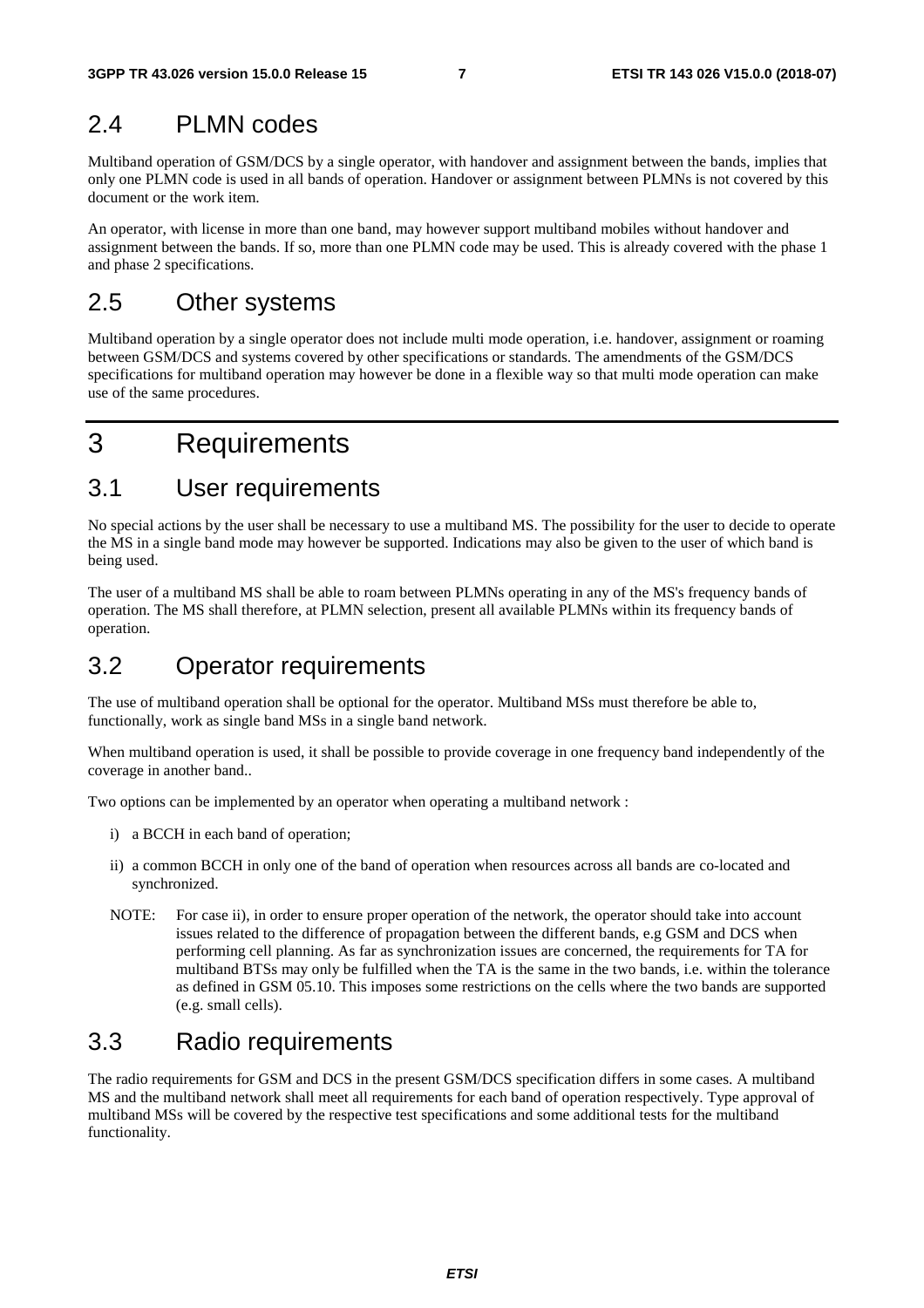# 3.4 Relation to frequency hopping

The multiband MS and the multiband network shall support frequency hopping within each band of operation. Frequency hopping between the bands of operation is not required.

# 4 Functional description

To understand the necessary amendments of the phase 2 specifications functional descriptions of different procedures and solutions are described below. The technical realization are described in clause 5 and the actual amendments are listed in annex 1 with a brief description.

### 4.1 Idle mode procedures

The idle mode procedures will not be different for multiband MSs or networks. Only the fact that more than one band is available has to be taken into account.

### 4.1.1 PLMN selection

A multiband MS shall use the normal PLMN selection procedures, as specified in GSM 02.11 and 03.22, with the additional requirement to select from all available PLMNs in all bands of operation. When presenting available PLMNs it shall show all available PLMNs within the MSs bands of operation. A multiband PLMN may have BCCHs available on more than one band but shall still be treated as one PLMN and must therefore only be presented once.

PLMN search time, at switch on, will be the sum of the search times presently specified for each band of operation if no prior knowledge is stored in the MS.

### 4.1.2 Cell re-selection

The multiband network will send out neighbour cell lists which may contain a mixture of channels from different frequency bands. The multiband MSs shall follow the normal cell-re-selection procedures with the addition to monitor all channels within the neighbour cell list which are within the MS's bands of operation. All MSs shall ignore channel numbers which are outside its bands of operation. Channels within the MS's bands of operation shall be monitored.

Priority at cell re-selection can be given to one of the bands of operation by using existing phase 2 parameters.

Compatibility with phase 1 and phase 2 MSs will be ensured by the procedures described in clause 6.

### 4.1.3 Location areas

No special requirements are specified for the allocation of location areas among the cells in a multiband network. It shall therefore be possible the use the same or different location areas for cells in different frequency bands irrespective of their location.

### 4.2 Connected mode procedures

The multiband network will send out neighbour cell lists which may contain a mixture of channels from different frequency bands. The multiband MS shall use the normal monitor and reporting procedures with the additional requirement to monitor and report from all channels within its bands of operation.

### 4.3 Handover

Based on the measurement reports sent by the multiband MS the network will send handover commands to any channel within the MS's bands of operation.

To ensure that handover is possible to a cell which was not reported to be the strongest candidate, e.g. for traffical reasons, a multiband MS shall report at least the number of strongest candidates on each band measured and identified as indicated by the parameter Multiband\_Reporting sent in System Information 2ter/5ter. The coding of this parameter is specified in AR 05.08-A006.

Any MS will only send measurement reports from cells within its bands of operation. Handover commands to cells outside the bands of operation will therefore not occur..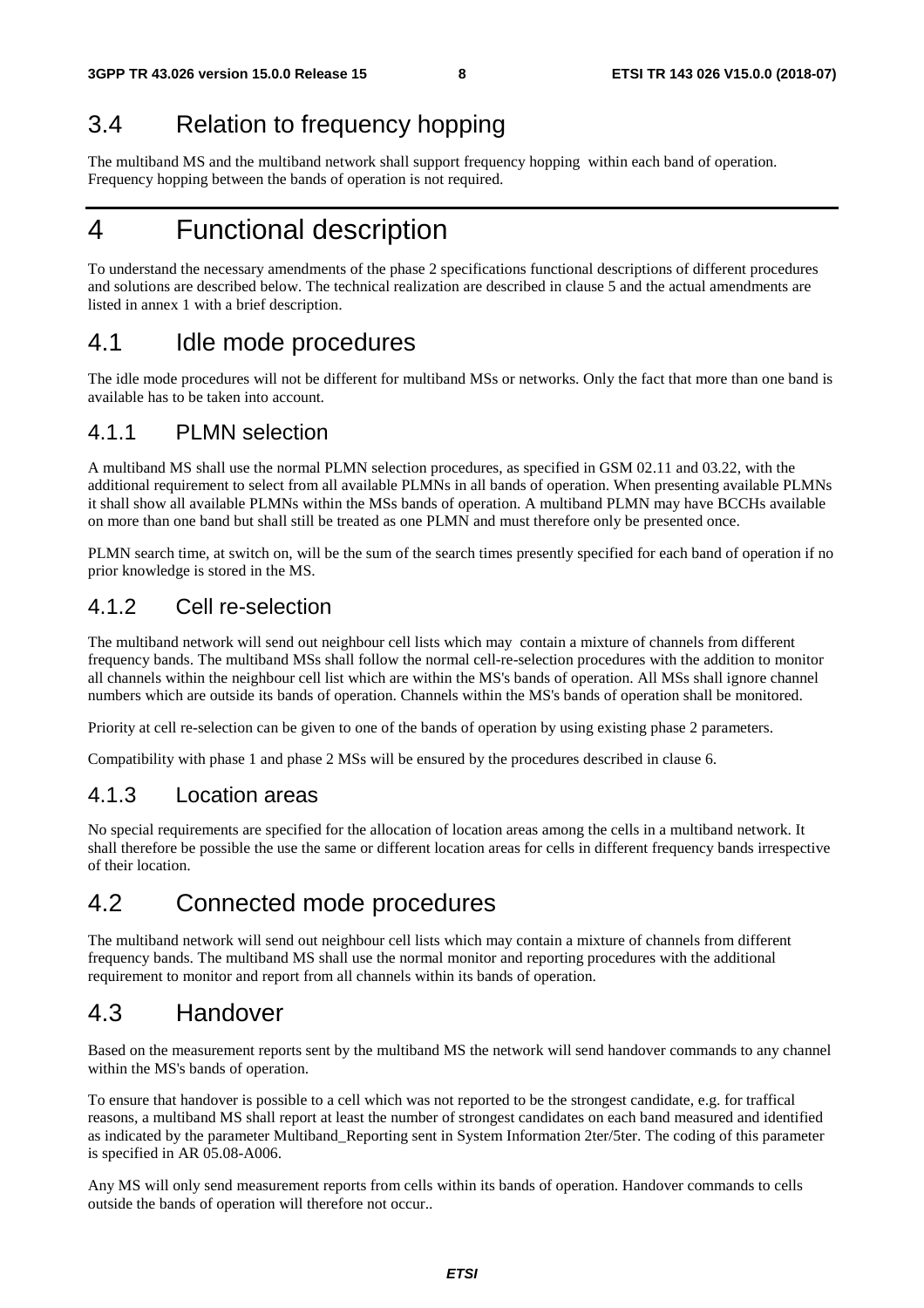### 4.4 Frequency and power capabilities

The network will be informed by the MS of its frequency and power capabilities to ensure that all procedures, e.g. the handover algorithm, gets accurate information.

# 5 Technical realization and amendments

The technical realization, e.g. bit mapping, is described in this clause. Also, the necessary amendment is described and reference is made to the amendment request presented.

### 5.1 Mixed neighbour cell lists

A multiband network may use System Information 2/5, System Information 2bis/5bis and a new System Information 2ter/5ter to inform the MSs about the available neighbour cell frequencies. The BCCH channel list consists either of only the sub list derived from the neighbour cell description information element(s) in SI 2/5 (and possibly SI 2bis/5bis) or that sub list concatenated with the neighbour cell description information element received in SI 2ter/5ter in case SI 2ter/5ter is also received. Indication that 2ter is available is included in the SI3 rest octets. Channel numbers which are outside the bands of operation of a MS will be ignored. The scheduling of the sending of SI 2ter on BCCH is specified in AR05.02-A001.

Solution to problems with backwards compatibility are described in clause 6.

Different encoding of the BCCH frequencies in the BA list give different numbers of possible combinations and number of neighbour cells in the list. The limitations are given below:

#### **1024 range**

This allows to encode 2 - 16 frequencies, the frequencies being spread among up to 1024 ARFCNs. This cover more than P-GSM, E-GSM and DCS 1800 together.

#### **512 range**

This allows to encode 2-18 frequencies, the frequencies being spread among up to 512 consecutive ARFCNs. This would cover the E-GSM and DCS for instance.

#### **256 range**

This allows to encode 2-22 frequencies, the frequencies being spread among up to 256 consecutive ARFCNs.

#### **128 range**

This allows to encode 2-29 frequencies, the frequencies being spread among up to 128 consecutive ARFCNs.

#### **Variable bit map**

This allows any combination among 112 consecutive ARFCNs.

#### **Bit map 0**

This allows to encode 124 frequencies among ARFCNs 1-124.

### 5.2 Frequency and power capabilities

The network has to be informed of the frequency capabilities and the associated power capability of the multiband MS, on each frequency band, at call set up to ensure a reliable functionality. A multiband mobile shall therefore send a classmark change message with CM3 information as early as possible according to the procedure described in AR 04.08-A069 and AR 04.08-A071 (Early Classmark Sending)*.* In order to give an early indication to the network that the MS is capable of using the Early Classmark Sending, one bit in CM1 and CM2 is used (the spare bit in front of the A5/1 bit).

The network may forbid the MS to use Early Classmark Sending by setting the Early Classmark Sending Control (ECSC) bit in the SI3 rest octets to "L".

The requirement on the timing of the Classmark Change message, such that the MS send CM change in the empty uplink block following the reception of the L2 UA frame, is specified in AR 04.13-A001.

An operator may decide to delay or inhibit the sending of the Classmark Change message from the BSC to the MSC if it was received immediately after the initial L3 message. This is described in AR08.08-A013.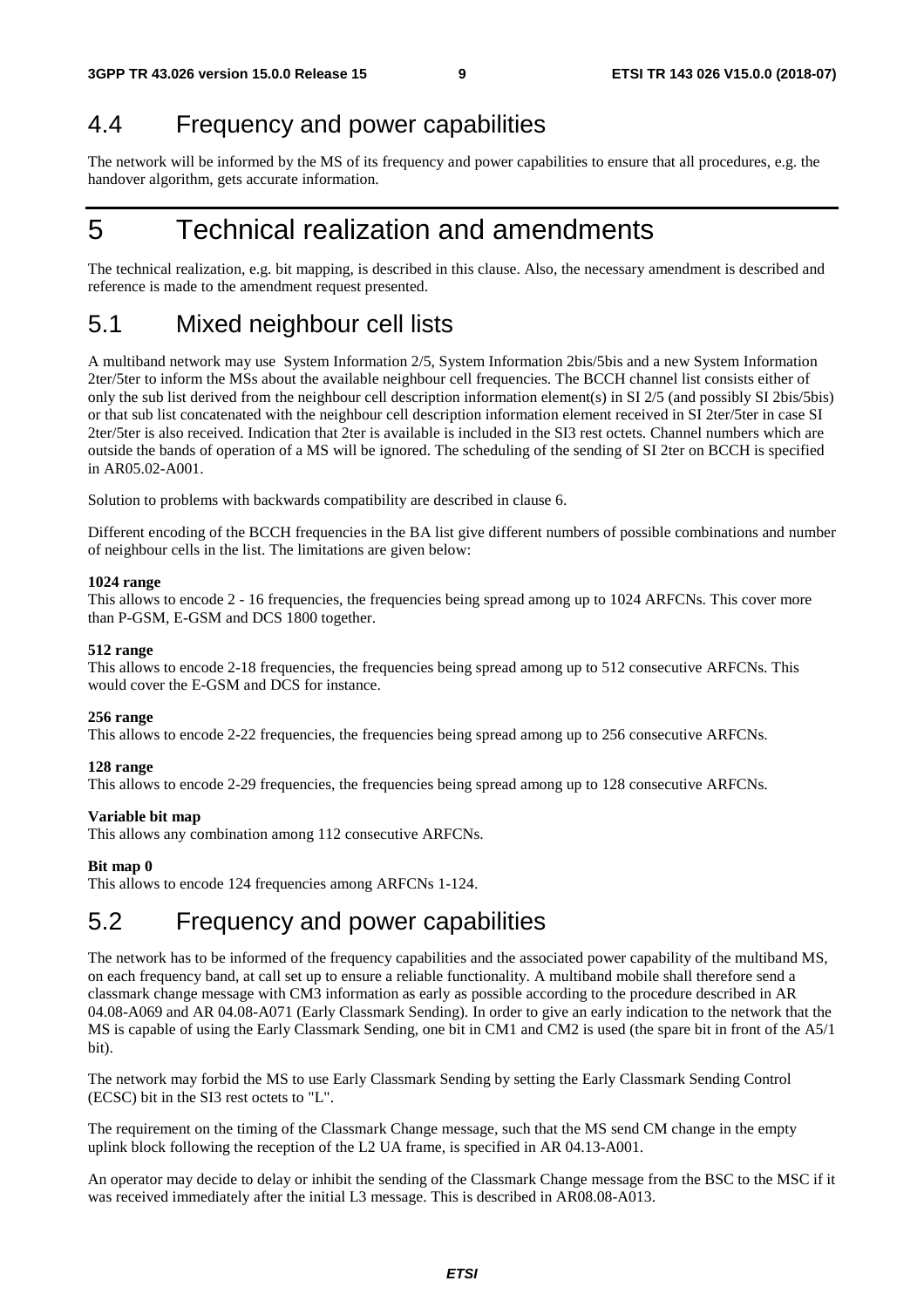Any combination of frequency bands and power capabilities in the GSM specifications shall be possible. The coding of frequency and power capabilities according to the solution in AR04.08-A007 ensure this flexibility and also give room for further evolution.

### 5.3 Measurement reports

The multiband MS will normally report the signal strength of six strongest and identified neighbour cells as a normal MS. These cells may however not use the same frequency band.

To ensure that handover is possible, e.g. for traffical reasons, to a cell which was not reported to be the strongest candidate, a multiband MS shall, for each band, report at least the number of strongest candidate cells measured and identified as indicated by the MultibandReporting parameter. This parameter is sent in the 5ter and 2ter messages with two bits from the Skip Indicator, which will not be used in 2ter/5ter. The maximum of six cells reported is still unchanged.

The sending of the MultibandReporting parameter is specified in AR04.08-A015.The coding of the two bits in the parameter is specified in AR 05.08-A006.

# 6 Backwards compatibility

Multiband operation will be specified to be backwards compatible so that no harm is made to existing networks and that phase 1 and phase 2 single band mobiles will work in a multiband network.

### 6.1 Support of single band operation

### 6.1.1 Single band MSs

A multiband network will normally support single band mobiles in each of the bands of operation but in some cases (common BCCH in one band), it will only support single band mobiles in one of the bands of operation. Single band signalling will be present as well as multiband signalling.

### 6.1.2 Single band networks

The multiband MSs will, functionally, work as single band mobiles in a single band network.

### 6.2 Mixed neighbour cell lists

### 6.2.1 Phase 1 MSs

Some phase 1 DCS mobiles ignores the whole BA list if frequencies outside the DCS band is contained in the BA list. System Information 2ter/5ter are therefore introduced to solve this problem. In multiband PLMNs, where phase 1 DCS MSs will be present, SI 2ter/5ter will be used to indicate the ARFCNs outside the DCS1800 band. SI 2ter/5ter will then be ignored by the phase 1 MSs but SI2/5 and 2bis/5bis will still be used.

### 6.2.2 Phase 2 MSs

Phase 2 mobiles will only ignore channel numbers, i.e. not the whole BA list, which are outside the bands of operation of the MS. This is already included in the phase 2 specifications (CR-04.08-665).

### 6.3 Detected compatibility problems and their solutions (when possible)

### 6.3.1 New messages on the BCCH

Some GSM 900 phase 1 mobiles will not operate properly if new SI messages with a L2 pseudolength greater than 1 are received. To be able to provide service to these mobiles in a multiband 900-1800 network with P-GSM 900 phase 2 mobiles, the handling of the pseudolength received in SI messages have been modified and some measures to avoid the situation have been defined in ETR 09.94. The changes introduced are: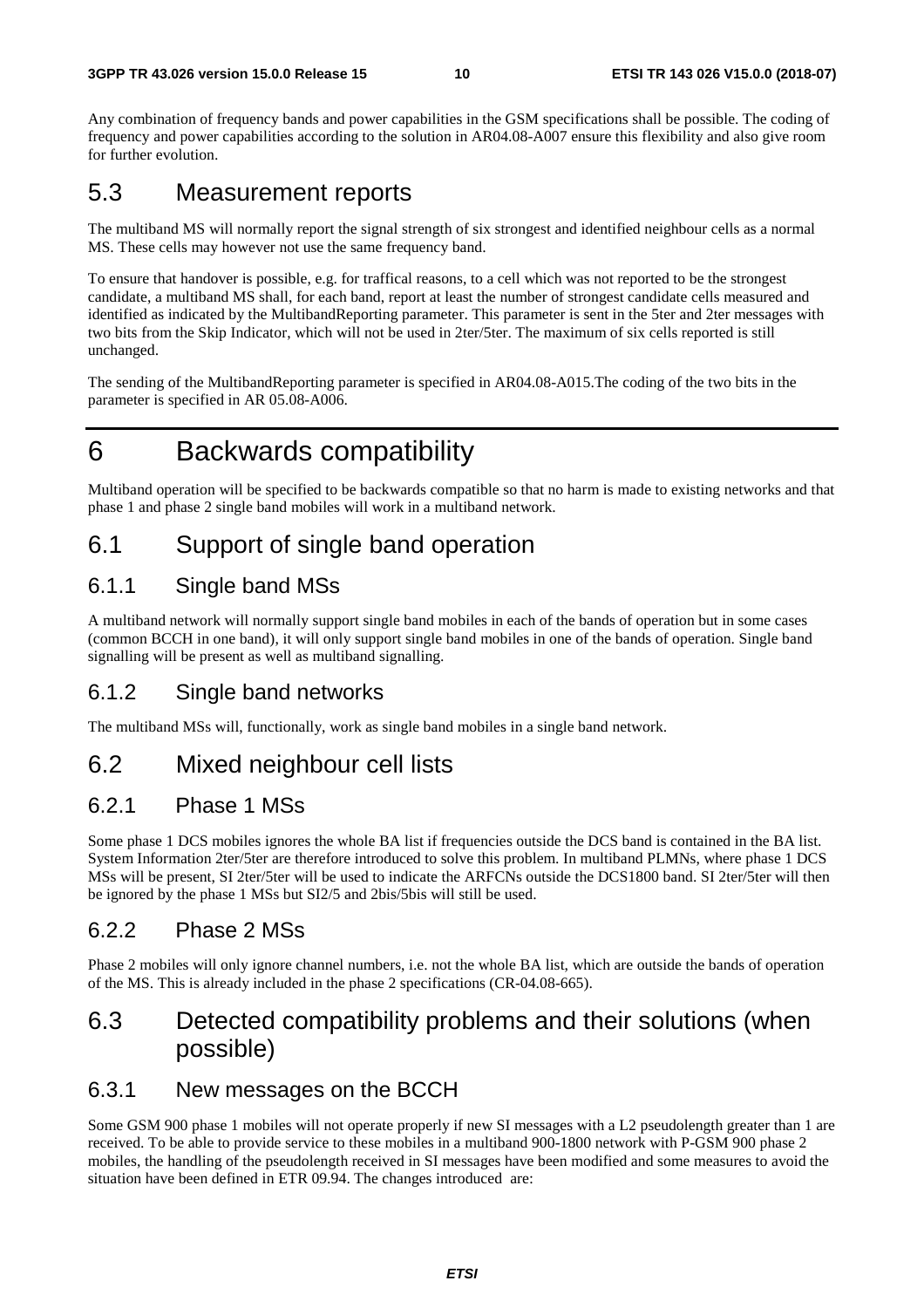- Phase 2 mobiles are recommended to ignore the L2 pseudolength received in all SI messages. For the System Information 2ter message mobiles are required to ignore the received L2 pseudolength. (CR -04.08-A239 rev 2 and 238 rev 2)
- Networks shall set the L2 pseudolength in the SI 2ter message to 0. SI 2bis must not be used in the P-GSM band. (CR -09.94-A007 rev 1)

### 6.3.2 New messages on the SACCH

Some phase 1 mobiles may experience performance degradations if the network sends SI messages not defined in phase 1 on the SACCH. The recommended measures to avoid this degradation have been defined in ETR 09.94 (CR -09.94- A007 rev 1):

- Networks shall not send SI 5ter messages on the SACCH to phase 1 GSM or DCS mobiles or SI 5bis messages on the SACCH to phase 1 GSM mobiles.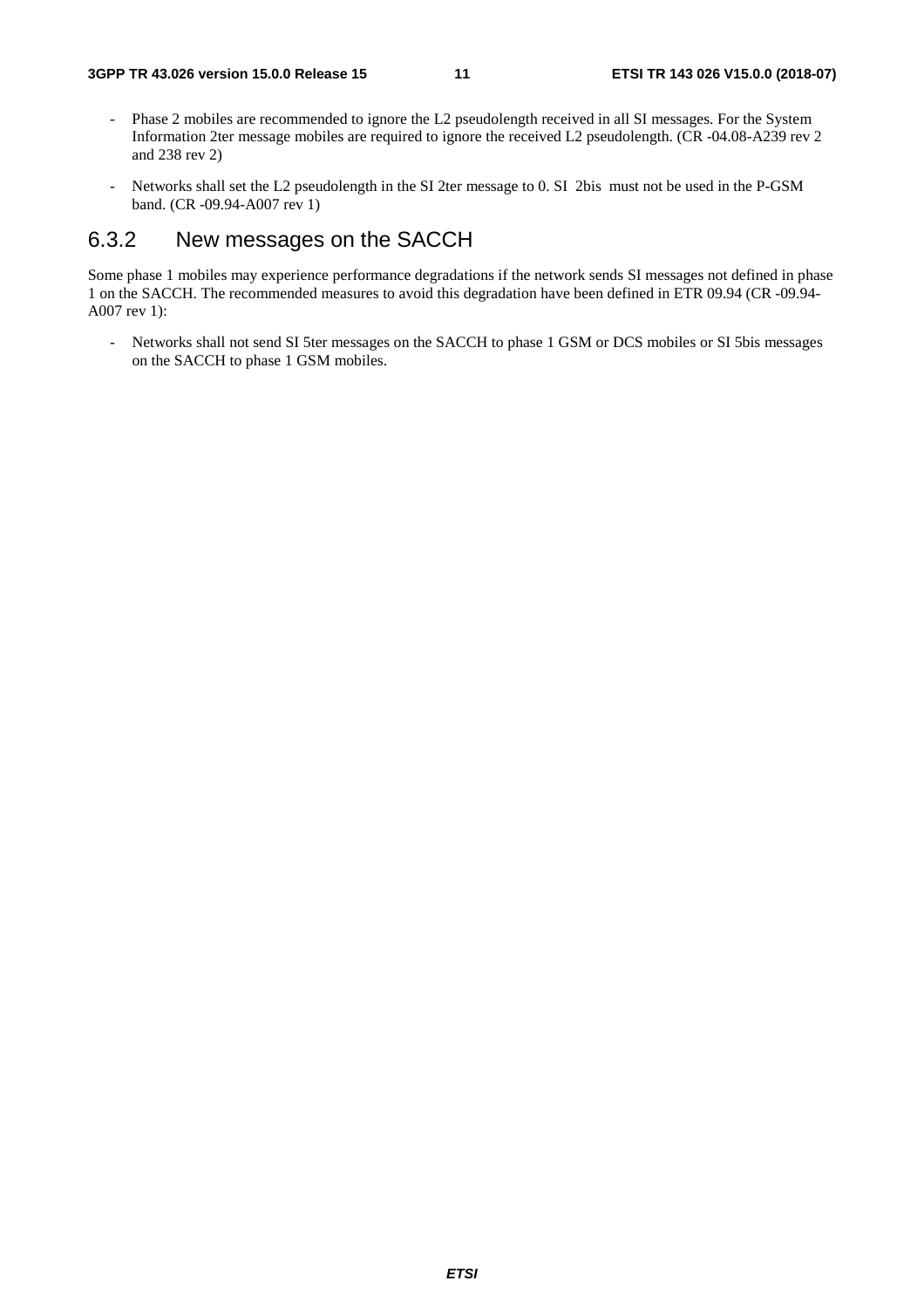# Annex A: List of amendments necessary

# A.1 Approved by TC SMG for Phase 2

A.1.1 CR-04.08-665 on mixed frequency lists

Compatibility ensured for phase 2 mobiles in a multiband PLMN.

# A.2 Approved by TC SMG and put on HOLD

A.2.1 **AR 08.58-A005r4 "Sending of SACCH System Information on a call-by-call basis"** 

Procedures to send SI on SACCH based on the MS capabilities. This is part of WI "Technical Enhancements" and was approved at SMG#14.

# A.3 Proposed for WI "Technical enhancements" and required by WI "Multiband operation"

A.3.1 AR 04.08-069 "Early Classmark Sending" and AR 04.08-071 "Early Classmark Sending"

The multiband MS shall automatically send the CLASSMARK CHANGE message as soon as the main signalling link is established (Early Classmark Sending) if so permitted by the network, as indicated in the last reception in the accessed cell of the SYSTEM INFORMATION 3 message.

#### A.3.2 AR 04.13-A002r1 "Performance requirements on the sending of the CLASSMARK CHANGE message"

Requirements on the MS to send CM Change in the first uplink block after receiving UA-frame in downlink.

#### A.3.3 AR 08.08-A013r3 "Early sending of CLASSMARK CHANGE"

Inclusion of the option for the BSS to delay or suppress the sending of the CLASSMARK UPDATE message to the MSC in case the CLASSMARK CHANGE message was received at initial connection establishment.

#### A.3.4 CR 09.90-033 "Early sending of Classmark change indication in CLASSMARK IE"

A phase 2 MS uses one bit in Classmark 1 and 2 IE to indicate its capability in terms of early sending of classmark change message. This bit was associated to another meaning and its use leads to the use of a former reserved value.

# A.4 Proposed for WI "Multiband operation"

A.4.1 AR 02.06-A001r2 "Definition of multiband MS type"

Inclusion of multiband possibilities and definition of the multiband MS.

A.4.2 AR 02.11-A004 "Clarifications for multiband operation"

Clarifications about the possibilities to use multiband operation and presentation of available PLMNs.

A.4.3 AR 03.22-A004 "Support of multiband operation by a single operator"

Removal of inconsistencies with multiband operation.

A.4.4 AR 04.08-A007r2 "Multiple band MSs in a dual band network"

Extended coding of frequency and power capabilities in CM3.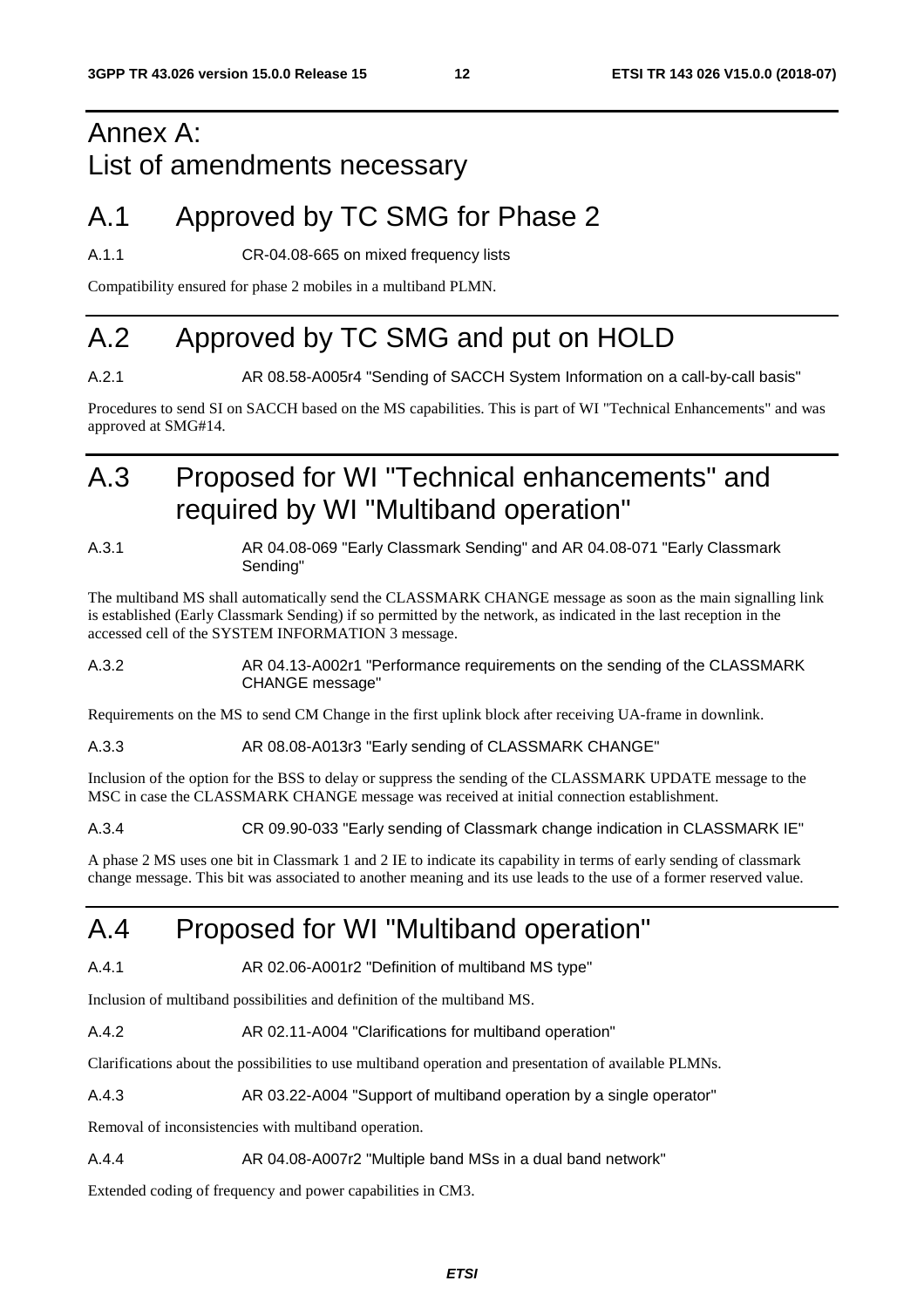| A.4.5                                                                                    | AR 04.08-A015r5 "New SI messages 2ter and 5 ter"                                           |  |  |  |  |  |  |
|------------------------------------------------------------------------------------------|--------------------------------------------------------------------------------------------|--|--|--|--|--|--|
| Introduction of the two new SI messages 2ter and 5ter to ensure backwards compatibility. |                                                                                            |  |  |  |  |  |  |
| A.4.6                                                                                    | AR 05.01-A004 "Amendments for multiband operation"                                         |  |  |  |  |  |  |
| Clarification of the functionality of, and radio requirements on, multiband MSs.         |                                                                                            |  |  |  |  |  |  |
| A.4.7                                                                                    | AR05.02-A001 "Inclusion of System Information 2ter for multiband operation"                |  |  |  |  |  |  |
|                                                                                          | Scheduling of the sending of System Information 2ter on BCCH.                              |  |  |  |  |  |  |
| A.4.8                                                                                    | AR 05.05-A008 "Amendments for multiband operation"                                         |  |  |  |  |  |  |
|                                                                                          | Specification of possible frequency bands and the functionality of the multiband MS.       |  |  |  |  |  |  |
| A.4.9                                                                                    | AR 05.08-A006 "Amendments for multiband operation"                                         |  |  |  |  |  |  |
|                                                                                          | Specification of the radio requirements, e.g. measurement reporting, on the multiband MS.  |  |  |  |  |  |  |
| A.4.10                                                                                   | AR08.58-A006r1 "Introduction of SI 2ter and 5ter"                                          |  |  |  |  |  |  |
|                                                                                          | New code points for SI 2ter and 5ter included in GSM 08.58.                                |  |  |  |  |  |  |
| A.4.11                                                                                   | CR11.10-846 "Introduction of new section 26.11 for Multiband specific signalling<br>tests" |  |  |  |  |  |  |
| A.4.12                                                                                   | CR11.10-847 "Inclusion of reference to new section 26.11 in introduction to section<br>26" |  |  |  |  |  |  |
| A.4.13                                                                                   | CR11.10-848 "Immediate assignment procedures: multiband"                                   |  |  |  |  |  |  |
| A.4.14                                                                                   | CR11.10-849 "Handover procedure: Multiband MSs"                                            |  |  |  |  |  |  |
| A.4.15                                                                                   | CR11.10-850 "Structured procedures, multiband"                                             |  |  |  |  |  |  |
| A.4.16                                                                                   | CR11.10-851 "Default message contents for section 26.11"                                   |  |  |  |  |  |  |
| A.4.17                                                                                   | CR11.10-852 "Modification of section 26.3 for Multiband MSs"                               |  |  |  |  |  |  |
| A.4.18                                                                                   | CR11.10-853 "Received signal measurements for multiband MSs"                               |  |  |  |  |  |  |
| A.4.19                                                                                   | CR11.10-854 "Measurement reporting for Multiband MS"                                       |  |  |  |  |  |  |

# A.5 Change Requests related to WI "Multiband operation" after 1996

NOTE: This may not be a complete list, and is provided for indicative purposes only.

A.5.1 CR04.08-A178 "Handling of multiple frequency redefinitions"

A179 was the matching CR for the phase 2 specification.

A.5.2 CR04.08-A154r2 "Indication of multislot class"

#### A.5.3 CR03.26- A002r1 "Amendment for multiband Operation (common BCCH for the different bands of operation)"

A001r1 was the matching CR for the phase 2 specification.

A.5.4 CR05.08-A035 "Amendment for multiband operation (common BCCH for the different bands of operation)"

A034 was the matching CR for the phase 2 specification. Linked to CR03.26 A002r1 above.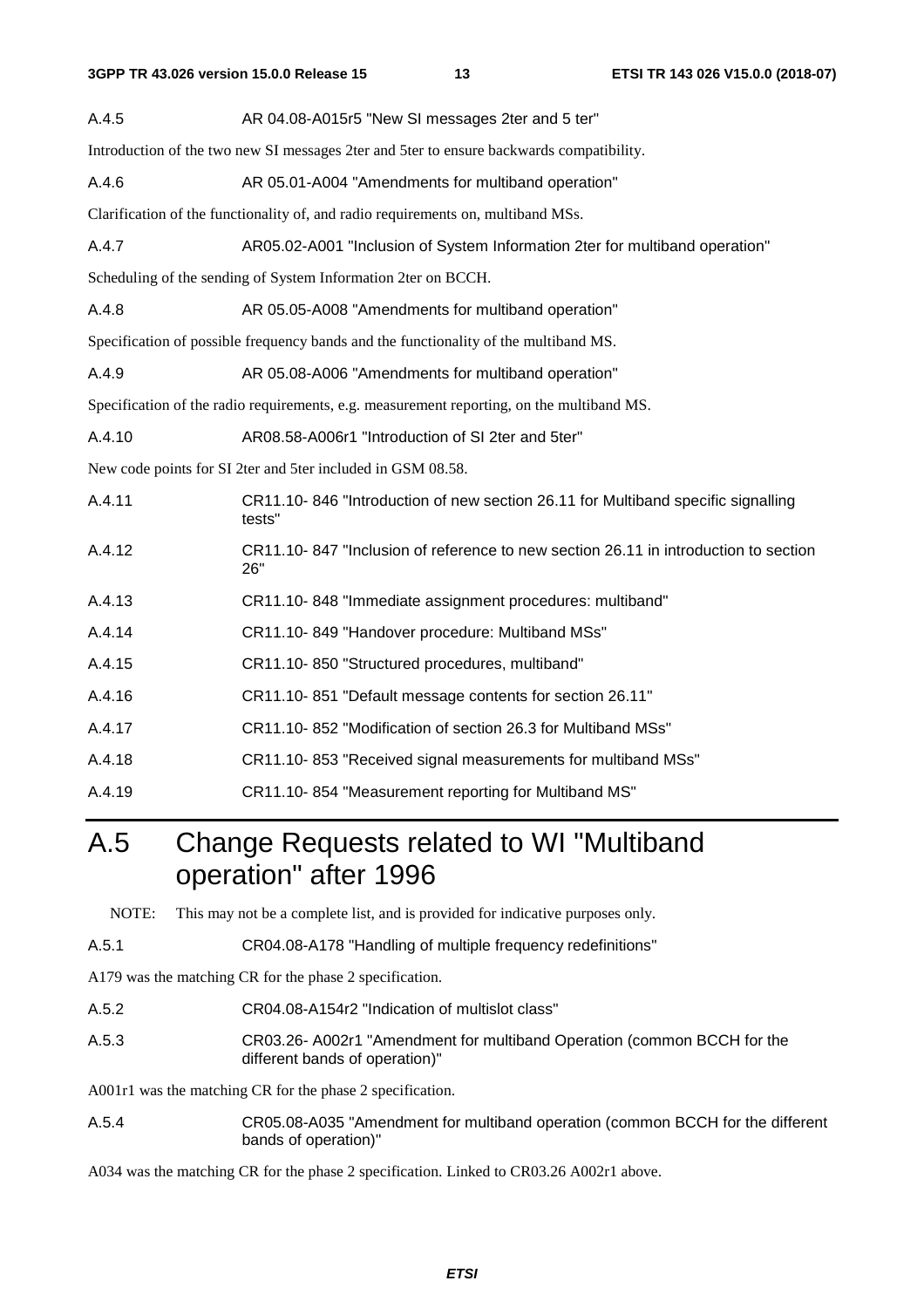A.5.5 CR04.08-A214 "Coding of classmark information for multiband mobiles"

A210r1 was the matching CR for the phase 2 specification.

A.5.6 CR04.08-A207r1 "Handling of classmark information at band change"

A204r2 was the matching CR for the phase 2 specification.

- A.5.7 CR 04.08-A239r2 "Clarification of use of L2 Pseudo Length in SYSTEM INFORMATION messages" (phase 2 , release -95)
- A.5.8 CR 04.08-A238r2 "Clarification of use of L2 Pseudo Length in SYSTEM INFORMATION messages" (phase 2+, release -96)
- A.5.9 CR 09.94- A007r1 "Handling of new phase 2 BCCH and SACCH messages by phase 1 MS"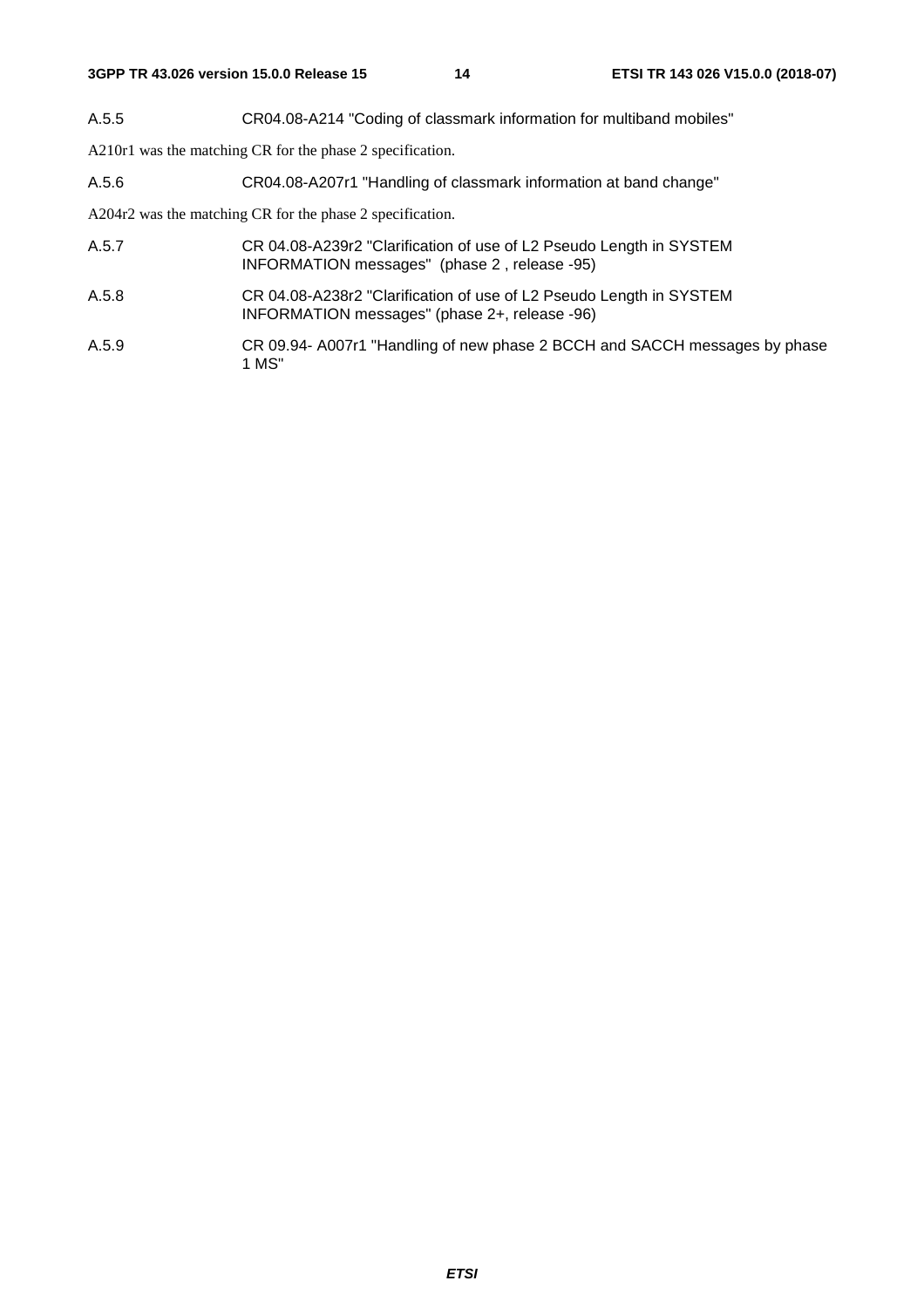# Annex B: Change History

| <b>Change history</b> |              |         |                            |                    |                         |  |  |
|-----------------------|--------------|---------|----------------------------|--------------------|-------------------------|--|--|
| SMG No.               | TDoc.<br>No. | CR. No. | <b>Section</b><br>affected | <b>New version</b> | <b>Subject/Comments</b> |  |  |
| <b>SMG#23</b>         |              |         |                            | 4.3.0              | Phase 2 version         |  |  |
| <b>SMG#23</b>         |              |         |                            | 5.2.0              | Phase 2+ version        |  |  |
| <b>SMG#27</b>         |              |         |                            | 6.0.0              | Release 1997 version    |  |  |
| <b>SMG#29</b>         |              |         |                            | 7.0.0              | Release 1998 version    |  |  |
| <b>SMG#31</b>         |              |         |                            | 8.0.0              | Release 1999 version    |  |  |

| <b>Change history</b> |                   |             |  |            |                                               |              |            |
|-----------------------|-------------------|-------------|--|------------|-----------------------------------------------|--------------|------------|
| <b>Date</b>           | <b>TSG GERAN#</b> | TSG Doc. CR |  | <b>Rev</b> | Subject/Comment                               | <b>l</b> Old | <b>New</b> |
| 2001-04               |                   |             |  |            | Release 4 version                             |              | 4.0.0      |
| 2002-06               | 10                |             |  |            | Release 5 version                             | 4.0.0        | 5.0.0      |
| 2002-07               |                   |             |  |            | Editorial change in the front page (TS -> TR) | 5.0.0        | 5.0.1      |
| 2005-01               |                   |             |  |            | Release 6 version                             | 5.0.1        | 6.0.0      |
| 2007-08               | 35                |             |  |            | Release 7 version                             | 6.0.0        | 7.0.0      |
| 2008-12               | 40                |             |  |            | Release 8 version                             | 7.0.0        | 8.0.0      |
| 2009-12               | 44                |             |  |            | Release 9 version                             | 8.0.0        | 9.0.0      |
| 2011-03               | 49                |             |  |            | Release 10 version                            | 9.0.0        | 10.0.0     |
| 2012-09               | 55                |             |  |            | Release 11 version                            | 10.0.0       | 11.0.0     |
| 2014-09               | 63                |             |  |            | Release 12 version (frozen at SP-65)          | 11.0.0       | 12.0.0     |
| 2015-12               | 68                |             |  |            | Release 13 version (frozen at SP-70)          | 12.0.0       | 13.0.0     |

| <b>Change history</b> |                |              |            |  |  |                         |            |
|-----------------------|----------------|--------------|------------|--|--|-------------------------|------------|
| Date                  | <b>Meeting</b> | <b>ITDoc</b> | <b>ICR</b> |  |  | Rev Cat Subject/Comment | <b>New</b> |
|                       |                |              |            |  |  |                         | version    |
| 2017-03               | 75             |              |            |  |  | IRelease 14 version     | 14.0.0     |
| 2018-06               | 80             |              |            |  |  | Release 15 version      | 15.0.0     |